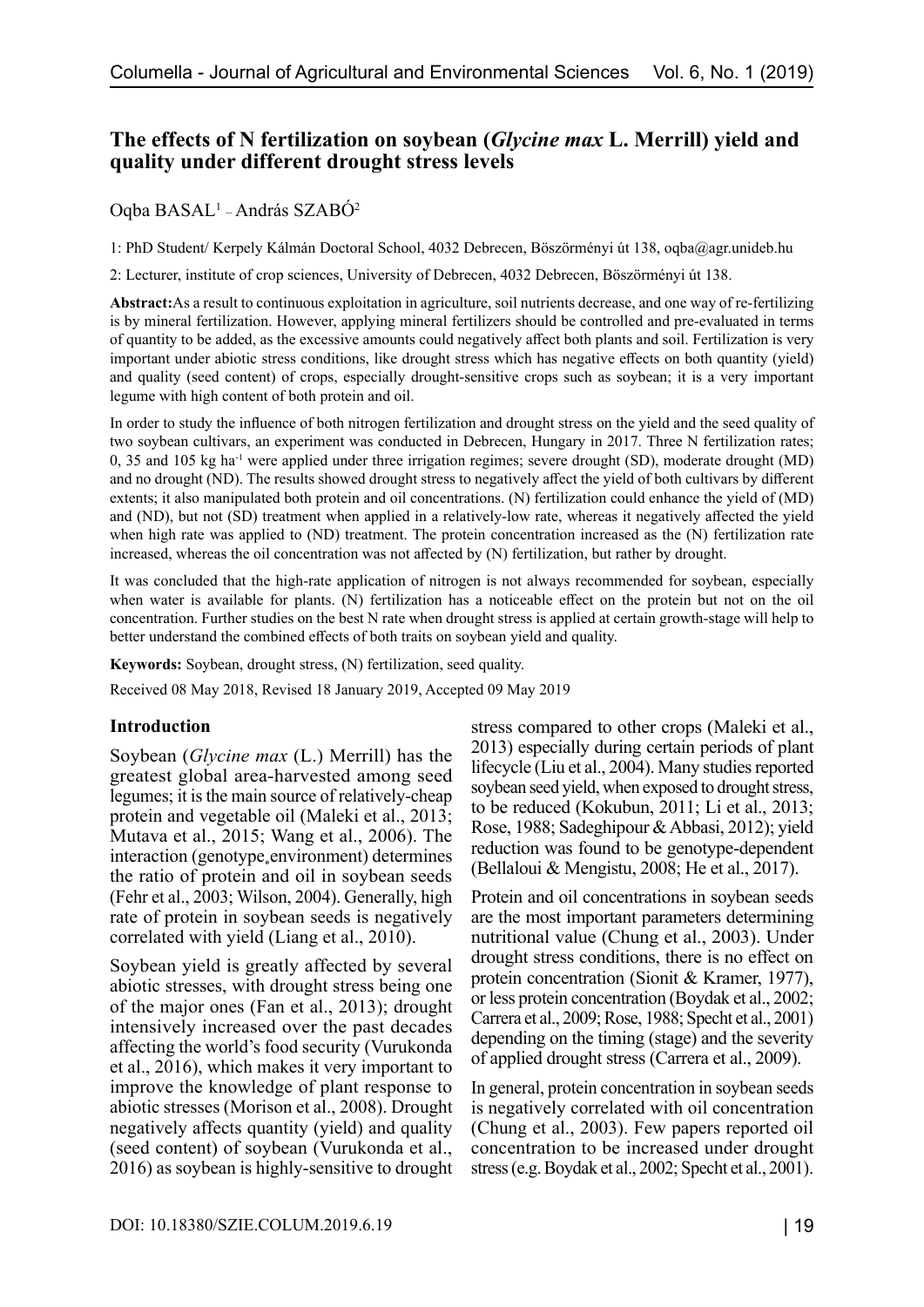Nitrogen (N) is one of the most important macronutrients for plant growth and yield; it is essential for total chlorophyll content and protein synthesis. N is essentially needed for the soybean vegetative growth in order to produce optimum biomass (Fabre & Planchon, 2000; Fageria & Baligar, 2005). Biologically-fixed  $N_2$  and mineral (N) are the two main sources  $of (N)$  needed by soybean plants (Salvagiotti et al., 2008). If there is some deficiency in fixed  $N_2$  amounts, other sources (mainly through  $(N)$ ) fertilization as a quick and partially-convenient method of providing (N) to plants) must be available (Fabre & Planchon, 2000; Miransari, 2016; Yinbo et al., 1997), or else (N) from leaves will be remobilized to the seeds which, in part, will lead to decreased photosynthesis and eventually reduced yield (Salvagiotti et al., 2008). Applying (N) fertilizer at appropriate rates can enhance seedling growth by becoming established at the beginning of the season until the initiation of biological  $N_2$ -fixation by rhizobia (Ferguson et al., 2010; Seneviratne et al., 2000). Therefore, the determination of (N) fertilization influence on the growth and the yield of soybean crop is very important in order to maximize yield and economic profitability in a particular environment (Caliskan et al., 2008).

(N) fertilization is particularly very important under abiotic stress conditions (Caliskan et al., 2008) like drought stress (Obaton et al., 1982); adding (N) fertilizer to soybean increases drought tolerance as it enhances the accumulation of both shoot nitrogen and shoot biomass under drought stress (Purcell & King, 1996).

Our experiment aimed at revealing the effects of different (N) fertilization rates on both yield and seed quality of two soybean cultivars under drought stress conditions.

### **Materials and Methods**

Two soybean cultivars; *'Boglár'* (00 maturity group) and *'Pannonia kincse'* (I maturity group) (Bonefarm, Hungary) were sown in Debrecen University's experimental site (Látókép) (N. latitude 47° 33', E. longitude  $21^{\circ}$  27') on April  $26^{\text{th}}$  and harvested on September  $1<sup>st</sup>$ , 2017. The soil type is calcareous chernozem, the average annual precipitation is 565.3 mm, whereas the precipitation between sowing and harvesting dates was 213.3 mm.

Three (N) fertilizer rates; 0, 35 and 105 kg  $ha^{-1}$  of ammonium nitrate (NH<sub>4</sub>NO<sub>3</sub>) (0 N, 35 N and 105 N, respectively) were applied under three irrigation regimes; severe drought (SD) (where the precipitation amount of 213.3 mm was the only source of irrigation water), moderate drought (MD) (where an additional 50 mm of irrigation water was supplied) and no drought (ND) (where an additional 100 mm of irrigation water was supplied). The experimental design was split-split-plot design, with the cultivars being the main plots, the irrigation treatments being the sub-plots and the fertilization treatments being the sub-sub plots. The final plot number was 18 (2 cultivars



*Figure 1:* The precipitation (mm) and the temperature (C°) from the beginning of the year of experiment till the harvest date.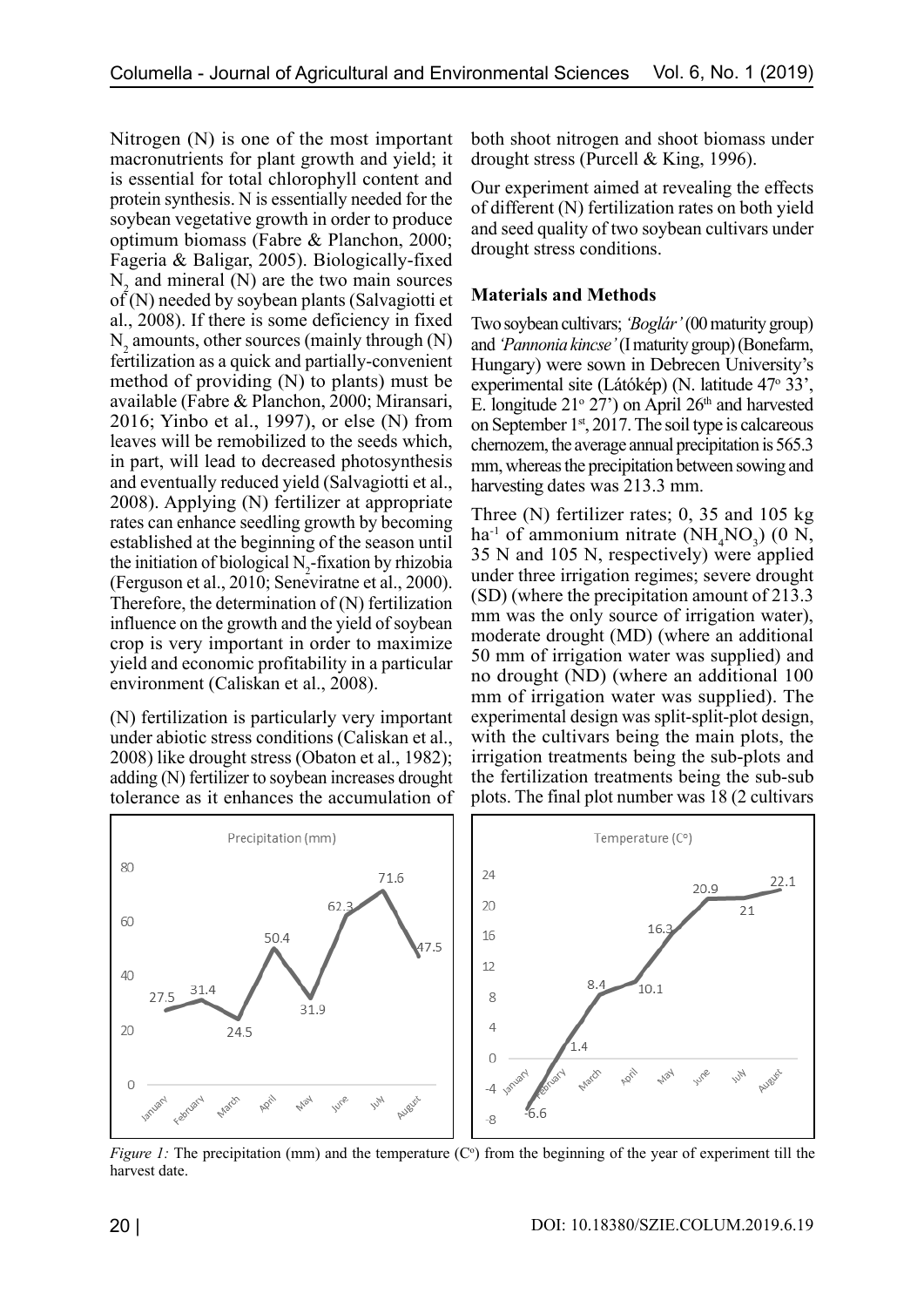\* 3 fertilization rates \* 3 irrigation regimes) \* 4 replications = 72 plots. The dimensions of each plot were  $9.2 * 5.4 = 49.68$  m<sup>2</sup> with 12 rows in each plot. Both the protein and oil concentrations were measured using NIR analyser Granolyser (Pfeuffer, Germany).

The analysis of variance (ANOVA) was conducted to compare the means of each treatment, and then tukey post-hoc test was conducted to indicate the statistically-different means using SPSS (ver.25) software.

## **Results and Discussion**

## *1. Yield (kg ha-1)*

For cultivar *'Boglár'*, the fertilization rate did not play a noticeable role in the yield under severe drought stress conditions, moreover, applying (N) fertilizer insignificantly reduced the yield (to 3659 and 3753 kg ha $^{-1}$  for 35 N and 105 N treatments, respectively) compared to the non-fertilized control (3854 kg ha<sup>-1</sup>) (table 1). Previously, Kaschuk et al. (2016) concluded that (N) fertilizer did not lead to more yield of two different soybean cultivar groups (determinate and indeterminate) whether (N) application was done at sowing time, during reproductive stages or both; same conclusion was previously reported (Hungria et al., 2006; Mendes et al., 2008). However, the fertilization did play a role in the resulted yield under moderate drought stress conditions; the yield increased as the fertilization rate increased (4576, 4717 and 4957 kg ha<sup>-1</sup> for 0 N, 35 N and 105 N, respectively) (table 1). Some researchers concluded that (N) fertilizer addition increases yield (Ham et al., 1975; Gault et al., 1984; Kuwahara et al., 1986; Nakano et al., 1987; Norhayati et al., 1988; Takahashi et al., 1991; Watanabe et al., 1986) by reducing abortions of flowers and pods (Brevedan et al., 1978). When drought was waived off, the low rate of (N) fertilizer (35 N) enhanced yield (to 5379  $kg$  ha<sup>-1</sup>), whereas, interestingly, the high rate (105) N) decreased it (to  $4697 \text{ kg}$  ha<sup>-1</sup>) to a level even less than the control  $(0 N)$  (5063 kg ha<sup>-1</sup>) (table 1), which implies that when plants does not suffer from stress, high rates of (N) negatively affect the yield. Fabre & Planchon (2000) reported a significant correlation between yield and (N) fertilizer during flowering stage. MacKenzie and Kirby (1979) concluded that yield was linearly correlated with (N) fertilizer amounts up to 90 kg ha<sup>-1</sup>, whereas Salvagiotti et al. (2008) concluded that less than 50 kg ha<sup>-1</sup> of (N) fertilizer has lead to the largest agronomic efficiency.

The reasons for alteration in the response to (N) are not accurately specified; however, initial soil fertility, nodulation capacity, inoculant presence in soil and pre-sowing inoculation and the timing of (N) application all have a role (Gault et al., 1984; Peoples et al., 1995).

Regardless of fertilization application and rate, (SD) significantly resulted in the least yield compared to the other two irrigation regimes (table 1). It was reported that soybean seed yield decreases under drought stress conditions (Ashley & Ethridge, 1978; Bajaj et al., 2008; Dogan et al., 2007; Doss et al., 1974; Gercek et al., 2009; Heatherly & Elmore, 1986; Karam et al., 2005; Kokubun, 2011; Li et al., 2013; Rose, 1988; Sadeghipour & Abbasi, 2012; Sincik et al., 2008). The yield increased in (MD) compared to (SD), regardless of (N) fertilizer rate; this result is consistent with Dornbos & Mullen (1992) conclusion that severe drought stress reduced the seed yield of soybean more than did moderate drought stress. Moreover, the yield further increased when the drought was waived off for both (0 N) and (35 N) treatments, but decreased for (105 N) (table 1), which emphasizes the harmful effect of high (N) fertilizer rate on the expected yield.

The effect of irrigation (calculated as Eta Square) on the yield was noticeable (60.5%), which means that over 60% of the yield differences were resulted by the different irrigation regimes.

For cultivar *'Pannonia kincse'*, applying high rate of (N) fertilizer under severe drought stress resulted in a better yield  $(4276 \text{ kg ha}^{-1})$ compared to the low rate application (3960 kg ha<sup>-1</sup>); however, the difference was not significant (table 1). This result gives an impression that (N) fertilizer could alleviate the negative effect of severe drought for this cultivar. Previous papers reported (N) fertilizer to be very important under abiotic stresses (Caliskan et al., 2008; Salvagiotti et al., 2008) such as drought stress (Lyons & Earley, 1952; Obaton et al., 1982). It was reported by Purcell & King (1996) that (N) fertilizer significantly increased the yield (to 2798 kg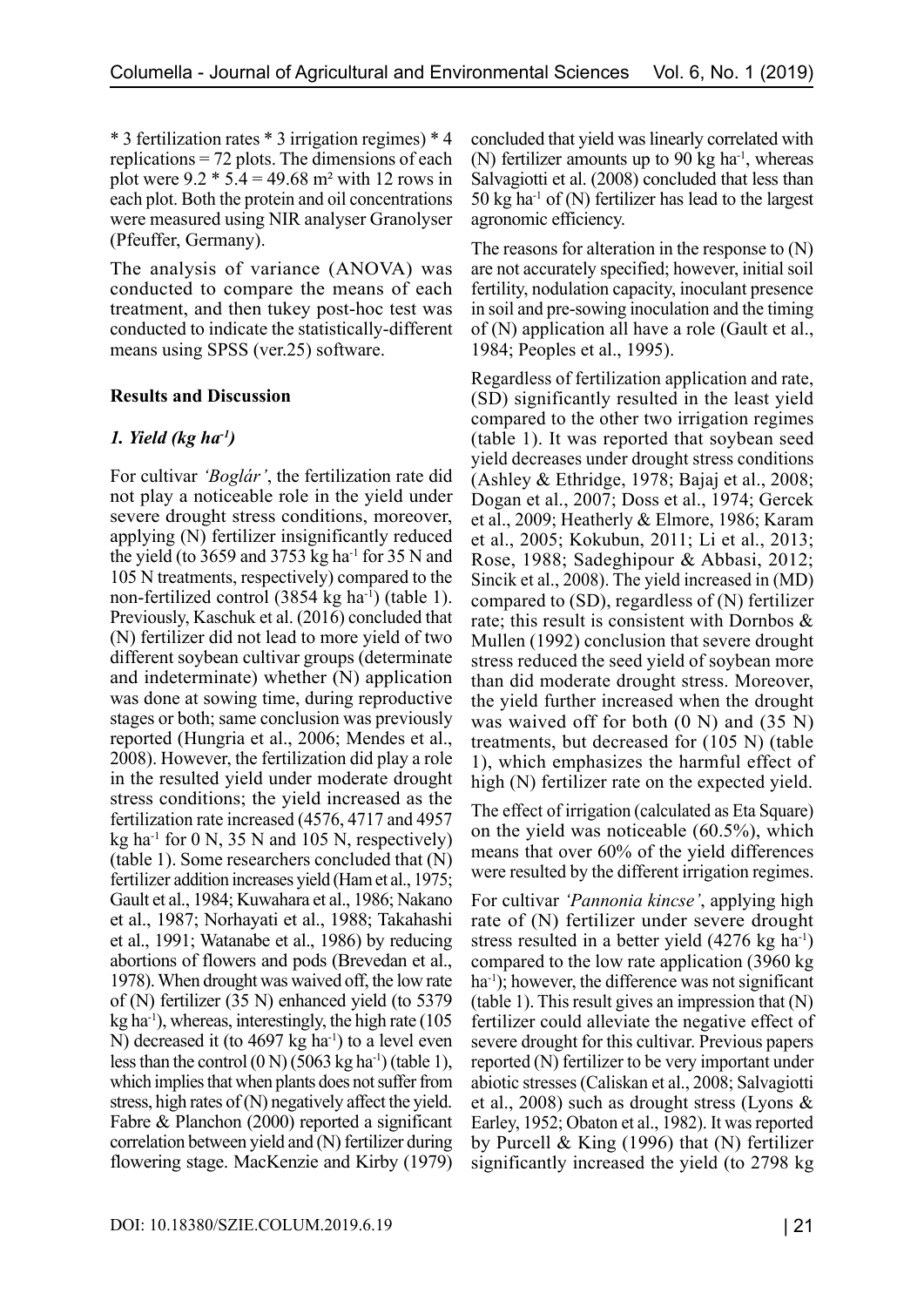*Table 1:* Yield (kg ha-1), protein concentration (%) and oil concentration (%) of soybean cultivars *'Boglár'* and 'Pannonia kincse' under different N-fertilizer rates {0 kg ha<sup>-1</sup> (0 N), 35 kg ha<sup>-1</sup> (35 N) and 105 kg ha<sup>-1</sup> (105 N)} and different irrigation regimes {severe drought (SD), moderate drought (MD) and no drought (ND)}.

|                  | Boglár                |                    |                    | Pannonia Kincse    |                      |             |
|------------------|-----------------------|--------------------|--------------------|--------------------|----------------------|-------------|
|                  | <b>SD</b>             | MD                 | ND.                | <b>SD</b>          | MD                   | ND.         |
|                  |                       |                    |                    |                    |                      |             |
|                  | Yield                 |                    |                    |                    |                      |             |
| 0 <sub>N</sub>   | $3854^{a2}$           | $4576^{a12}$       | 5063a1             | 4335a1             | 4220a1               | 4746a1      |
| 35 N             | 3659 <sup>a2</sup>    | 4717a1             | 5379 <sup>a1</sup> | 3960 <sup>a1</sup> | $4325$ <sup>al</sup> | $4526^{a1}$ |
| 105 <sub>N</sub> | $3753^{a2}$           | 4957a1             | 4697a12            | 4276a1             | $4185$ <sup>a1</sup> | 4470a1      |
|                  |                       |                    |                    |                    |                      |             |
|                  | Protein Concentration |                    |                    |                    |                      |             |
| 0 <sub>N</sub>   | 35.2a1                | 34.9 <sup>b1</sup> | 36.1a1             | $36.1^{b1}$        | 36.1a1               | 37.8a1      |
| 35 N             | 35.1a1                | $35.8^{ab1}$       | 36.5a1             | $36.9^{b1}$        | 37.8a1               | 38.1a1      |
| 105 <sub>N</sub> | 36.7a1                | 36.9a1             | 37.0a1             | 39.6a1             | 39.2a1               | 39.2a1      |
|                  |                       |                    |                    |                    |                      |             |
|                  | Oil Concentration     |                    |                    |                    |                      |             |
| No N             | 23.5a1                | 22.8a1             | 22.7a2             | 22.7a1             | 22.3a12              | $21.4a^2$   |
| 35 N             | 23.4a1                | $22.6^{a1}$        | 22.7a1             | 22.8a1             | $21.8a12}$           | $21.3^{a2}$ |
| 105 <sub>N</sub> | $23.0^{a1}$           | $22.6^{a1}$        | 22.3a1             | 22.4a1             | 22.1a1               | 22.2a1      |

*Same number indicates no significant differences at .05 level between irrigation regimes of certain cultivar and within certain N-Fertilizer rate.*

*Same letter indicates no significant differences at .05 level between N-Fertilizer rates of certain cultivar and within certain irrigation regime.*

ha<sup>-1</sup>) compared to  $(2373 \text{ kg ha}^{-1})$  without (N) fertilizer; they related this increase to increased seed number because of decreased flower and pod abortion. Moreover, they concluded that the addition of (N) fertilizer to soybean increased drought tolerance as it enhanced the accumulation of both shoot nitrogen and shoot biomass under drought stress conditions. However, under wellwatered conditions, (N) decreased yield (to 2597 kg ha<sup>-1</sup>) relative to  $(2728 \text{ kg ha}^{-1})$  (Purcell and King, 1996). Chen et al. (1992) reported that under severe drought stress, every  $(1 \text{ kg ha}^{-1})$  of (N) fertilizer resulted in extra  $(1.2 \text{ kg ha}^{-1})$  seeds.

When stress was relatively moderate, the low rate of (N) Fertilizer resulted in a higher yield  $(4325 \text{ kg ha}^{-1})$  than did the high rate  $(4185 \text{ kg})$ ha-1) (table 1) which, similarly to *'Boglár'*, was the lowest; this result was also similar when the drought stress was waived off, which, once more, reflects the negative effect of high (N) fertilizer rate on the yield.

Unlike *'Boglár'*, the irrigation did not noticeably affect the yield of this cultivar (11.8%); Garcia et al. (2010) reported that genotypes significantly

differ in yield production under drought stress conditions and also within the interaction between drought stress and genotype; similar conclusions were reported (Bellaloui & Mengistu, 2008; Brown et al., 1985; He et al., 2017; Maleki et al., 2013). Also, the fertilization's effect on the yield of this cultivar was very low (2.2%).

## *2. Protein Concentration (%)*

For cultivar *'Boglár'* under severe drought (SD), both (0 N) and (35 N) treatments resulted in very similar protein concentrations (35.2 and 35.1%, respectively), however, reducing the severity of drought (to MD) enhanced the protein concentration for (35 N) treatment (to 35.8%), whereas decreased it for  $(0 N)$  treatment (to 34.9%). Moreover, eliminating drought stress (ND) resulted in the best protein concentration for both fertilization treatments (36.1 and 36.5% for 0 N and 35 N, respectively) (table 1). On the other hand, the high rate (105 N) resulted in the best protein concentration compared to the other (N) rates, regardless of water availability, reflecting the importance of (N) in protein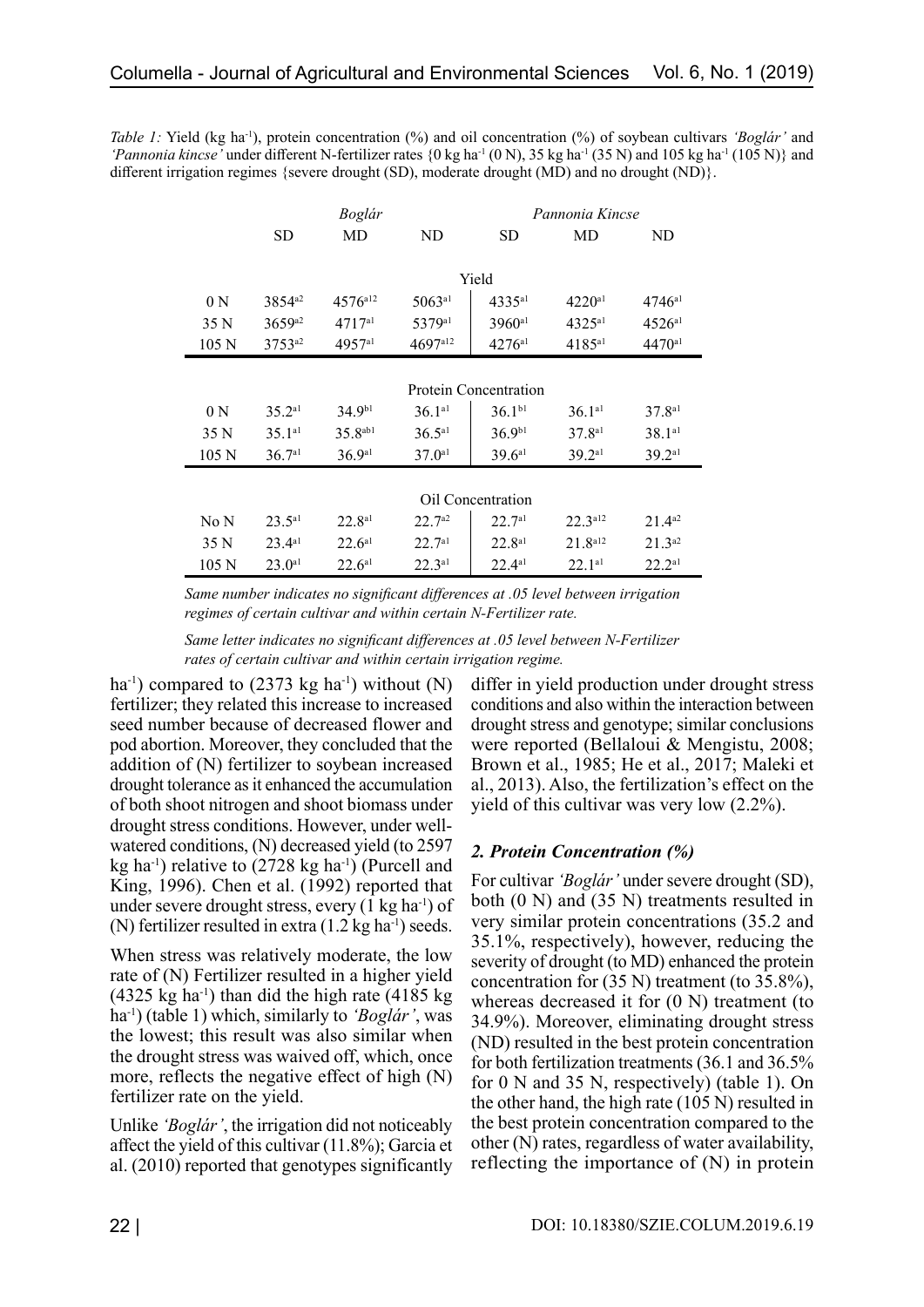synthesis. It was previously concluded that protein content increased when (N) was increased (Ham et al., 1975); (N) fertilizer dose had a significant effect on seed protein content, as the dose of  $(100 \text{ kg ha}^{-1})$  increased seed protein just by  $(2\%)$ , whereas the dose of  $(200 \text{ kg ha}^{-1})$  resulted in (14%) increase in seed protein (Miransari, 2016).

In (0 N) treatment, protein concentration increased under (SD) compared to (MD), which is consistent with many papers that reported increased protein content under drought stress (Bellaloui & Mengistu, 2008; Dornbos & Mullen, 1992; Kumar et al., 2006; Rotundo & Westgate, 2009; Wang & Frei, 2011); this might be explained as a result to a reduction in seed number associated with an increase in seed size (Borras et al., 2004), or caused by remobilizing nitrogen from leaves to seeds rapidly as a result of drought stress (Brevedan & Egli, 2003; DeSouza et al., 1997) which leads to increased protein concentration.

In our experiment, protein concentration increased under (ND) treatment compared to both (SD) and (MD) treatments; few studies showed no effect (Sionit & Kramer, 1977) or lower protein concentration (Boydak et al., 2002; Carrera et al., 2009; Rose, 1988; Specht et al., 2001; Turner et al., 2005) under drought stress conditions; the relationship between drought stress and soybean seed composition remains controversial (Medic et al., 2014), and differences among the reported conclusions were suggested to be due to timing and intensity of drought stress during the different stages (Carrera et al., 2009).

The effect of (N) fertilization on protein concentration was noticeable (32.1%), whereas the irrigation effect was not (12.5%). For *'Pannonia kincse'*, regardless of irrigation regime, protein concentration increased as the (N) fertilizer rate increased (table 1). Rotundo & Westgate (2009) reported, in their meta-analysis study, that adding (N) fertilizer increased protein content about (27%) in all study environments; particularly, the increase was about (8%) in field studies. Increasing water availability resulted in increased protein concentration for both (0 N) and (35 N) treatments, whereas it slightly decreased it for (105 N) treatment (table 1); this tendency was different compared to *'Boglár'*;

Bellaloui & Mengistu (2008) suggested that the plant's response to drought stress, in terms of seed composition, might be cultivar-dependent.

Though the irrigation did not relatively affect protein concentration (3.6%), yet the fertilization noticeably did (31.8%).

## *3. Oil Concentration (%)*

For *'Boglár'*, except for a slight increase in (35 N) treatment under (ND) (22.7%) compared to (MD) (22.6%), oil concentration decreased as the drought stress decreased, regardless of (N) fertilizer application and rate (table 1). Few reports showed increased oil content with water deficiency conditions (e.g. Boydak et al., 2002), whereas others indicated that water deficiency reduced oil content in the seed (Bellaloui & Mengistu, 2008; Rose, 1988; Rotundo and Westgate, 2009). The timing of drought stress was reported to have an important effect on oil content; the early-stage drought did not affect the oil content, whereas drought stress during seed filling stage resulted in a reduction of oil content by 35%. The effect of Irrigation on oil concentration was noticeable (31.6%).

Under drought stress (both SD and MD), applying (N) fertilizer decreased oil concentration; high (N) rate decreased oil concentration more than did low (N) rate, whereas when drought stress was waived off (ND), the application of low  $(N)$ rate (35 N) resulted in the same oil concentration  $(22.7%)$  as did the control  $(0 N)$ ; however, the high (N) rate decreased the oil concentration (to 22.3%) (table 1). The effect of fertilization was not noticeable on oil concentration (6.3%).

The correlation between oil and protein concentrations was slightly negative  $(r = -0.16)$ . Chung et al. (2003) reported soybean seed protein content to negatively correlate with the amount of seed oil.

For *'Pannonia kincse'*, similarly to *'Boglár'*, decreasing drought decreased oil concentration, regardless of (N) application and rate. Under drought (whether severe or moderate), control (0 N) treatment resulted in better oil concentration compared to (105 N) treatment, whereas it was the opposite when drought was waived off (table 1). For this cultivar, the correlation between oil concentration and yield was negatively significantly-high ( $r = -0.44**$ ). Same to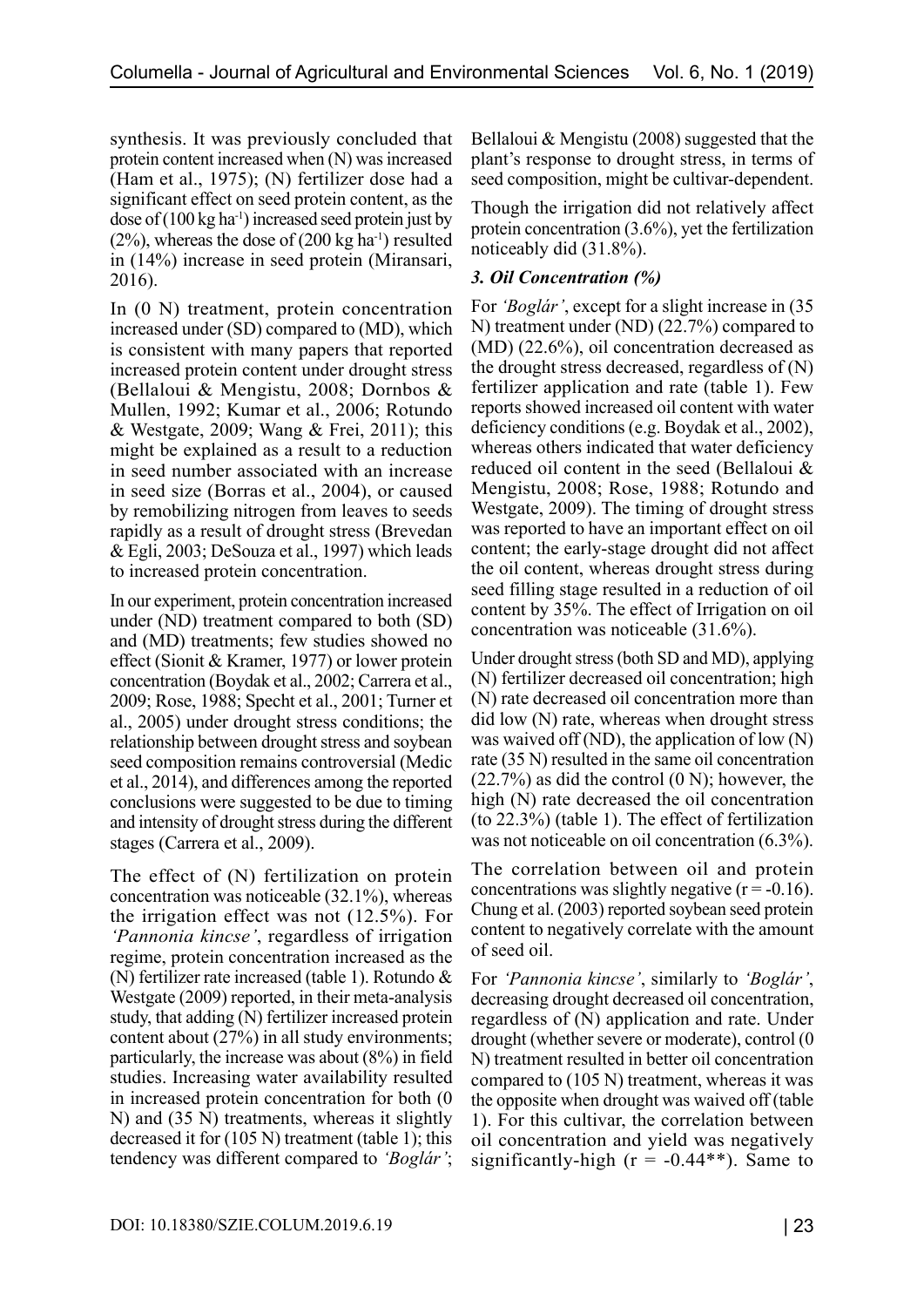*'Boglár'*, the fertilization did not relatively affect the oil concentration (1.5%), whereas the irrigation effect was noticeable (34.0%).

### **Conclusions**

Our work was a single-year experiment only, yet some preliminary conclusions could be interpreted; it was concluded that drought stress decreases soybean yield of both studied cultivars; it also affects protein and oil concentrations to some extent. Depending on the cultivar, (N) fertilization is not always recommended for soybean, especially high rate, as it has a negative influence on the yield; however, it is important under drought stress conditions as it could alleviate the negative effect on the yield. Also, it plays an important role in increasing protein concentration in soybean seeds, whereas

it has a very little effect on the oil concentration.

More intensive research should be conducted to investigate the exact rate of (N) fertilizer under drought which leads to the best yield with maintaining relatively high protein concentration in the produced seeds. Moreover, it would be of much importance to investigate the growth stage of soybean in which nitrogen availability is mostly affected by drought stress (majorly because of  $N_2$ -fixation malfunction caused by drought), in order to apply (N) fertilizer to overcome N-deficiency negative effects.

#### **Acknowledgements**

The publication is supported by the EFOP-3.6.3- VEKOP-16-2017-00008 project. The project is co-financed by the European Union and the European Social Fund.

## **References**

- Ashley, D. A., & Ethridge, W. J. (1978). Irrigation effects on vegetative and reproductive development of three soybeans cultivars. Agron. J., 70, 467-471. doi:10.2134/agronj1978.00021962007000030026x
- Bajaj, S., Chen, P., Longer, D. E., Shi, A., Hou, A., Ishibashi, T., & Brye, K. R. (2008). Irrigation and planting date effects on seed yield and agronomic traits of early-maturing Soybean. J. Crop Improv., 22 (1), 47–65. https:// doi.org/10.1080/15427520802042937
- Bellaloui, N., & Mengistu, A. (2008). Seed composition is influenced by irrigation regimes and cultivar differences in soybean. Irrigation Science, 26(3), 261–268. https://doi.org/10.1007/s00271-007-0091-y
- Boydak, E., Alpaslan, M., Hayta, M., Gerçek, S., & Simsek, M. (2002). Seed composition of soybeans grown in the Harran Region of Turkey as affected by row spacing and irrigation. Journal of Agricultural and Food Chemistry, 50(16), 4718–4720. https://doi.org/10.1021/jf0255331
- Brevedan, R. E., & Egli, D. B. (2003). Short periods of water stress during seed filling, leaf senescence, and yield of soybean. Crop Science, 43, 2083–2088. doi:10.2135/cropsci2003.2083
- Brevedan, R. E., Egli, D. B., & Leggett, J. E. (1978). Influence of N nutrition on flower and pod abortion and yield of soybeans. Agron. J., 70, 81-84. doi:10.2134/agronj1978.00021962007000010019x
- Brown, E., Brown, D., & Caviness, C. (1985). Response of selected soybean cultivars to soil moisture deficit. Agronomy Journal, 77(2), 274-278. doi:10.2134/agronj1985.00021962007700020022x
- Caliskan, S., Ozkaya, I., Caliskan, M. E., & Arslan, M. (2008). The effects of nitrogen and iron fertilization on growth, yield and fertilizer use efficiency of soybean in a Mediterranean-type soil. Field Crops Research, 108(2), 126–132. https://doi.org/10.1016/j.fcr.2008.04.005
- Carrera, C., Martinez, M. J., Dardanelli, J., & Balzarini, M. (2009). Water deficit effect on the relationship between temperature during the seed fill period and soybean seed oil and protein concentrations. Crop Sci., 49, 990– 998. doi:10.2135/cropsci2008.06.0361
- Chen, Z., Mackenzie, a F., & Fanous, M. a. (1992). Soybean nodulation and grain yield as influenced by nitrogenfertilizer rate, plant population density and cultivar in southern Quebec. Canadian Journal of Plant Science, 72, 1049–1056. https://doi.org/10.4141/cjps92-131
- Chung, J., Babka, H. L., Graef, G. L., Staswick, P. E., Lee, D. J., Cregan, P. B., Shoemaker, R. C. & Specht, J. E. (2003). The seed protein, oil, and yield QTL on soybean linkage group I. Crop Science, 43(3), 1053-1067. doi:10.2135/cropsci2003.1053
- DeSouza, P. I., Egli, D. B., & Bruening, W. P. (1997). Water stress during seed filling and leaf senescence in soybean. Agronomy Journal, 89, 807–812. doi:10.2134/agronj1997.00021962008900050015x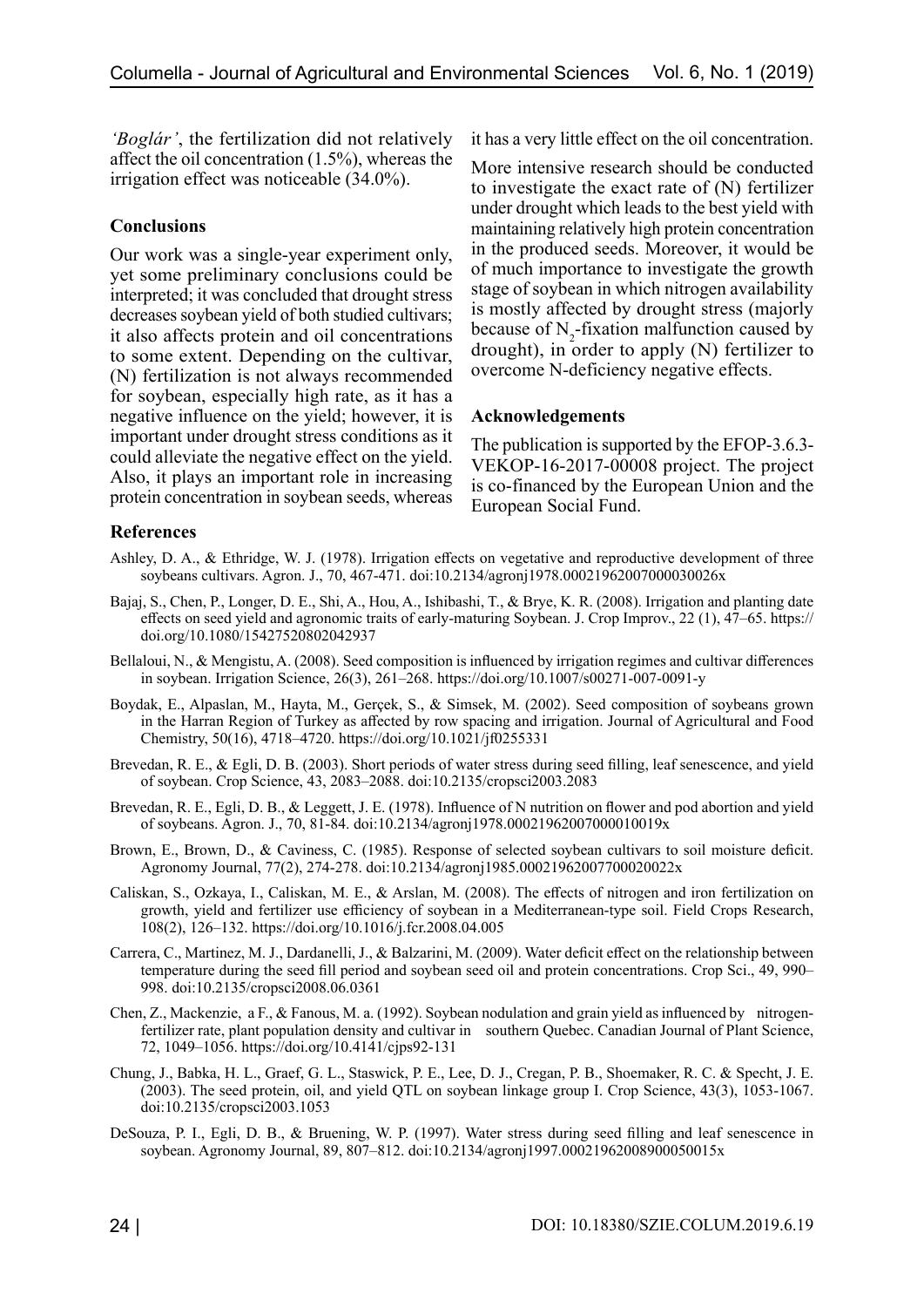- Dogan, E., Kirnak, H., & Copur, O. (2007). Effect of seasonal water stress on soybean and site specific evaluation of CROPGRO-Soybean model under semi-arid climatic conditions. Agricultural Water Management, 90(1– 2), 56–62. https://doi.org/10.1016/j.agwat.2007.02.003
- Dornbos, D. L., & Mullen, R. E. (1992). Soybean seed protein and oil contents and fatty acid composition adjustments by drought and temperature. Journal of the American Oil Chemists Society, 69(3), 228–231. https://doi.org/10.1007/BF02635891
- Doss, B. D., Pearson R. W., & Rogers H. T. (1974). Effect of soil water stress at various growth stages on soybean yield. Agron. J., 66, 297–299. doi:10.2134/agronj1974.00021962006600020032x
- Fabre, F., & Planchon, C. (2000). Nitrogen nutrition, yield and protein content in soybean. Plant Science, 152(1), 51–58. https://doi.org/10.1016/S0168-9452(99)00221-6
- Fageria, N., & Baligar, V. (2005). Enhancing nitrogen use efficiency in crop plants. Adv Agron., 88, 97–185. https://doi.org/10.1016/S0065-2113(05)88004-6
- Fan, X. D., Wang, J. Q., Yang, N., Dong, Y. Y., Liu, L., Wang, F. W., … Li, H. Y. (2013). Gene expression profiling of soybean leaves and roots under salt, saline-alkali and drought stress by high-throughput Illumina sequencing. Gene, 512(2), 392–402. https://doi.org/10.1016/j.gene.2012.09.100
- Fehr, W. R., Hoeck, J. A., Johnson, S. L., Murphy, P. A., Nott, J. D., Padilla, G. I., & Welke, G. A. (2003). Genotype and Environment Influence on Protein Components of Soybean Journal Paper No. J-19771 of the Iowa Agric. and Home Econ. Exp. Stn., Ames, IA. Project No. 3732 and supported by the Hatch Act, State of Iowa, Iowa Soybean Promotion Board, and Raymond . Crop Science, 43, 511–514. https://doi.org/10.2135/ cropsci2003.5110
- Ferguson, B. J., Indrasumunar, A., Hayashi, S., Lin, M-H, Lin, Y-H, Reid, D. E., & Gresshoff, P. M. (2010). Molecular analysis of legume nodule development and autoregulation. J Integr. Plant Biol., 52, 61–76. https:// doi.org/10.1111/j.1744-7909.2010.00899.x
- Garcia y Garcia, A., Persson, T., Guerra, L. C., & Hoogenboom, G. (2010). Response of soybean genotypes to different irrigation regimes in a humid region of the southeastern USA. Agricultural Water Management, 97(7), 981–987. https://doi.org/10.1016/j.agwat.2010.01.030
- Gault, R. R., Chase, D. L., Banks, L. W., & Brockwell, J. (1984). Remedial measures to salvage unnodulated soybean crops. J. Aust. Inst. Agric. Sci., 50, 244-246.
- Gercek, S., Boydak, E., Okant, M., & Dikilitas, M. (2009). Water pillow irrigation compared to furrow irrigation for soybean production in a semi-arid area. Agric. Water Manage., 96 (1), 87–92. https://doi.org/10.1016/j. agwat.2008.06.006
- Ham, G. E., Liener, I. E., Evans, S. D., Frazier, R. D., & Nelson, W. W. (1975). yield and composition of soybean as affected by N and S fertilization. Agron. J., 67, 293-297. doi:10.2134/agronj1975.00021962006700030004x
- He, J., Du, Y. L., Wang, T., Turner, N. C., Yang, R. P., Jin, Y., … Li, F. M. (2017). Conserved water use improves the yield performance of soybean (*Glycine max* (L.) Merr.) under drought. Agricultural Water Management, 179, 236–245. https://doi.org/10.1016/j.agwat.2016.07.008
- Heatherly, L. G., & Elmore, C. D. (1986). Irrigation and planting date effects on soybean grown on clay soil. Agron. J., 78, 576–580. doi:10.2134/agronj1986.00021962007800040004x
- Hungria, M., Franchini, J. C., Campo, R. J., Crispino, C. C., Moraes, J. Z., Sibaldelli, R. N. R., Mendes, I. C., & Arihara, L. (2006). Nitrogen nutrition of soybean in Brazil: contributions of biological N2fixation and N fertilizer to grain yield. Can. J.Plant Sci., 86, 927–939. https://doi.org/10.4141/P05-098
- Karam, F., Masaad, R., Sfeir, T., Mounzer, O., & Rouphael, Y. (2005). Evapotranspiration and seed yield of field grown soybean under deficit irrigation conditions. Agricultural Water Management, 75(3), 226–244. https:// doi.org/10.1016/j.agwat.2004.12.015
- Kaschuk, G., Nogueira, M. A., de Luca, M. J., & Hungria, M. (2016). Response of determinate and indeterminate soybean cultivars to basal and topdressing N fertilization compared to sole inoculation with Bradyrhizobium. Field Crops Research, 195, 21–27. https://doi.org/10.1016/j.fcr.2016.05.010
- Kokubun, M. (2011). Physiological Mechanisms Regulating Flower Abortion in Soybean, Soybean Biochemistry, Chemistry and Physiology, Prof. Tzi-Bun Ng (Ed.), ISBN: 978-953-307-219-7, InTech, Available from: http:// www.intechopen.com/books/soybean-biochemistry-chemistry-and-physiology/physiologicalmechanismsregulating-flower-abortion-in-soybean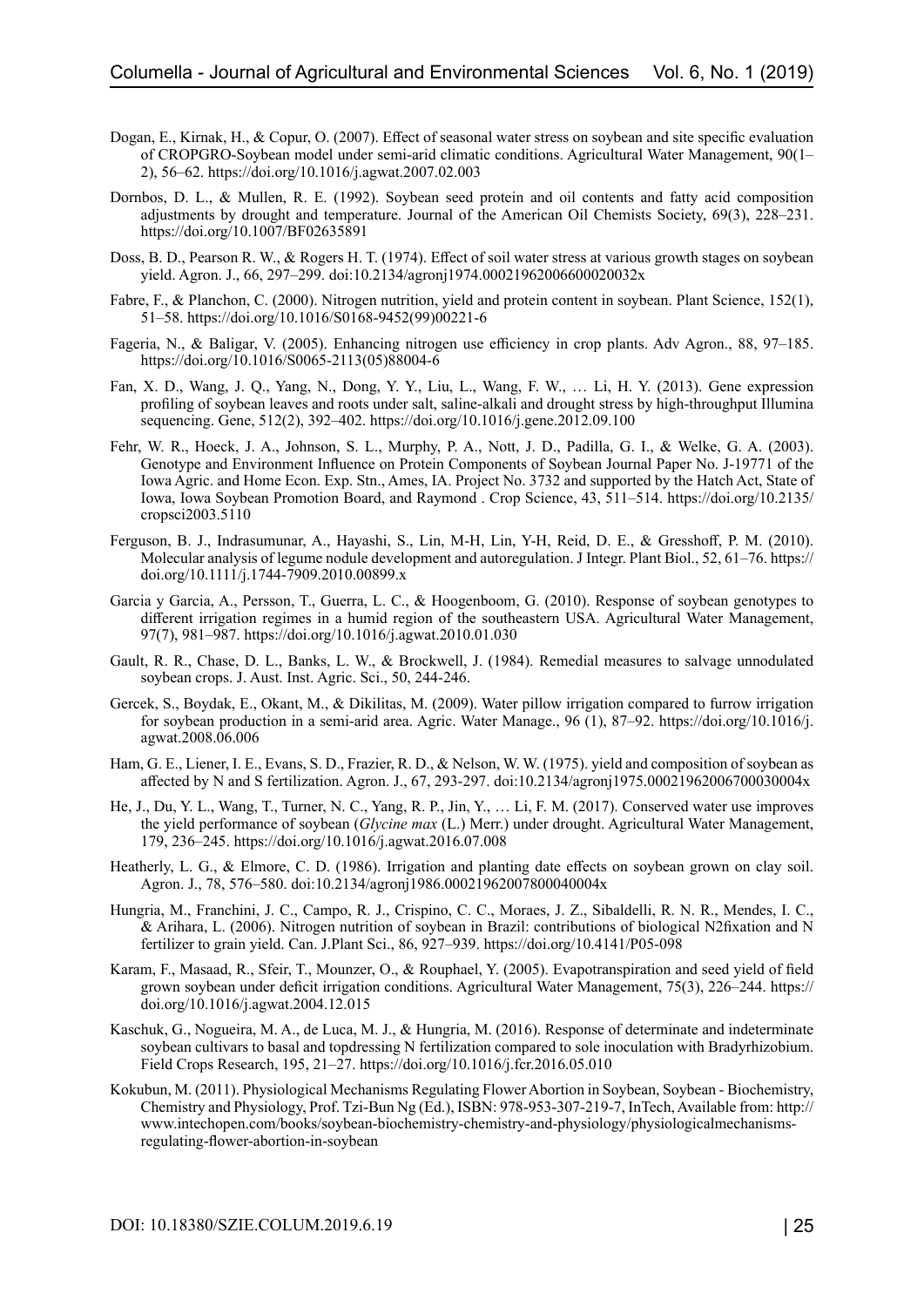- Kumar, V., Rani, A., Solanki, S., & Hussain, S. M. (2006). Influence of growing environment on the biochemical composition and physical characteristics of soybean seed. Journal of Food Composition and Analysis, 19(2– 3), 188–195. https://doi.org/10.1016/j.jfca.2005.06.005
- Kuwahara, M., Hoshio, S., & Yoshida, T. (1986). Soil management and nitrogen fertilizer for increasing the yield of soybean in Japan. ASPAC/FFTC Tech. Bull., 98, 1-9.
- Li, D., Liu, H., Qiao, Y., Wang, Y., Cai, Z., Dong, B., … Liu, M. (2013). Effects of elevated CO2on the growth, seed yield, and water use efficiency of soybean (*Glycine max* (L.) Merr.) under drought stress. Agricultural Water Management, 129, 105–112. https://doi.org/10.1016/j.agwat.2013.07.014
- Liang, H., Yu, Y., Wang, S., Yun, L., Wang, T., Wei, Y., Gong, P., Liu, X., Fang, X., & Zhang, M. (2010). QTL Mapping of Isoflavone, Oil and Protein Contents in Soybean (*Glycine max* L. Merr.). Agricultural Sciences in China, 9, 1108-1116. https://doi.org/10.1016/S1671-2927(09)60197-8
- Liu, F., Jensen, C. R., & Andersen, M. N. (2004). Drought stress effect on carbohydrate concentration in soybean leaves and pods during early reproductive development: Its implication in altering pod set. Field Crops Research, 86(1), 1–13. https://doi.org/10.1016/S0378-4290(03)00165-5
- Lyons, J. C., & Earley, E. B. (1952). The effect of ammonium nitrate applications to field soils on nodulation, seed yield, and nitrogen and oil content of the seed of soybeans. Soil Sci. Amer. Proc., 16, 259-263. doi:10.2136/ sssaj1952.03615995001600030008x
- MacKenzie, A. F., & Kirby, P. C. (1979). Effects of fertilizers and soil series on yields of corn, barley, wheat and soybeans. Soil Fertility Research at Macdonald College: a summary of 1968-1978. McGill University, Montreal, PQ.
- Maleki, A., Naderi, A., Naseri, R., Fathi, A., Bahamin, S., & Maleki, R. (2013). Physiological Performance of Soybean Cultivars under Drought Stress. Bulletin of Environment, Pharmacology and Life Sciences, 2(6), 38–44.
- Medic, J., Atkinson, C., & Hurburgh, C. R. (2014). Current knowledge in soybean composition. JAOCS, Journal of the American Oil Chemists' Society, 91(3), 363–384. https://doi.org/10.1007/s11746-013-2407-9
- Mendes, I. C., Reis-Junior, F. B., Hungria, M., Sousa, D. M. G., & Campo, R. J. (2008). Adubação nitrogenada suplementar tardia em soja cultivada em latossolos do Cerrado. Pesq. Agropec. Bras., 43, 1053–1060.
- Miransari, M. (2016). Soybeans, Stress, and Nutrients. in Mohammad Miransari (Eds.), Environmental Stresses in Soybean Production. Soybean Production Volume 2 (273-298). Chippenham: Nikki Levy.
- Morison, J. I. L., Baker, N. R., Mullineaux, P. M. & Davies, W. J. (2008). Improving water use in crop production. Philos. Trans. R. Soc. Biol. Sci., 363, 639-658. DOI: 10.1098/rstb.2007.2175
- Mutava, R. N., Prince, S. J. K., Syed, N. H., Song, L., Valliyodan, B., Chen, W., & Nguyen, H. T. (2015). Understanding abiotic stress tolerance mechanisms in soybean: A comparative evaluation of soybean response to drought and flooding stress. Plant Physiology and Biochemistry, 86, 109–120. https://doi.org/10.1016/j. plaphy.2014.11.010
- Nakano. H., Kuwahara, M., Watanabe, 1., Tabuchi, K., Naganoma, H., Higashi, T., & Hirata, Y. (1987). Supplemental nitrogen fertilizer to soybeans. II. Effect of application rate and placement on seed yield and protein yield. Jpn. Crop Sci., 56, 329-336. (in Japanese with English summary). https://doi.org/10.1626/jcs.56.329
- Norhayati, M., Mohd Noor, S., Chong, K., Faizah, A. W., Herridge, D. F., Peoples, M. B., & Bergersen, F. J. (1988). Adaptation of methods for evaluating N2 fixation in food legumes and legume cover crops. Plant and Soil, 108, 143-150.
- Obaton, M., Miquel, M., Robin, P., Conejero, G., Domenach, A., & Bardin, R. (1982). Influence du deficit hydrique sur l'activite nitrate reductase et nitrogenase chez le Soja (*Glycine max* L. Merr. cv. Hodgson). C.R. Acad. Sci. Paris, 294, 1007-1012.
- Peoples, M. B., Herridge, D. F., & Ladha, J. K. (1995). Biological nitrogen fixation: an efficient source of nitrogen for sustainable agricultural production? Plant and Soil, 174, 228.
- Purcell, L. C., & King, C. A. (1996). Drought and nitrogen source effects on nitrogen nutrition, seed growth, and yield in soybean. Journal of Plant Nutrition, 19(6), 969–993. https://doi.org/10.1080/01904169609365173
- Rose, I. A. (1988). Effects of Moisture Stress on the Oil and Protein-Components of Soybean Seeds. Australian Journal of Agricultural Research, 39(2), 163–170. https://doi.org/10.1071/AR9880163
- Rotundo, J. L., & Westgate, M. E. (2009). Meta-analysis of environmental effects on soybean seed composition.